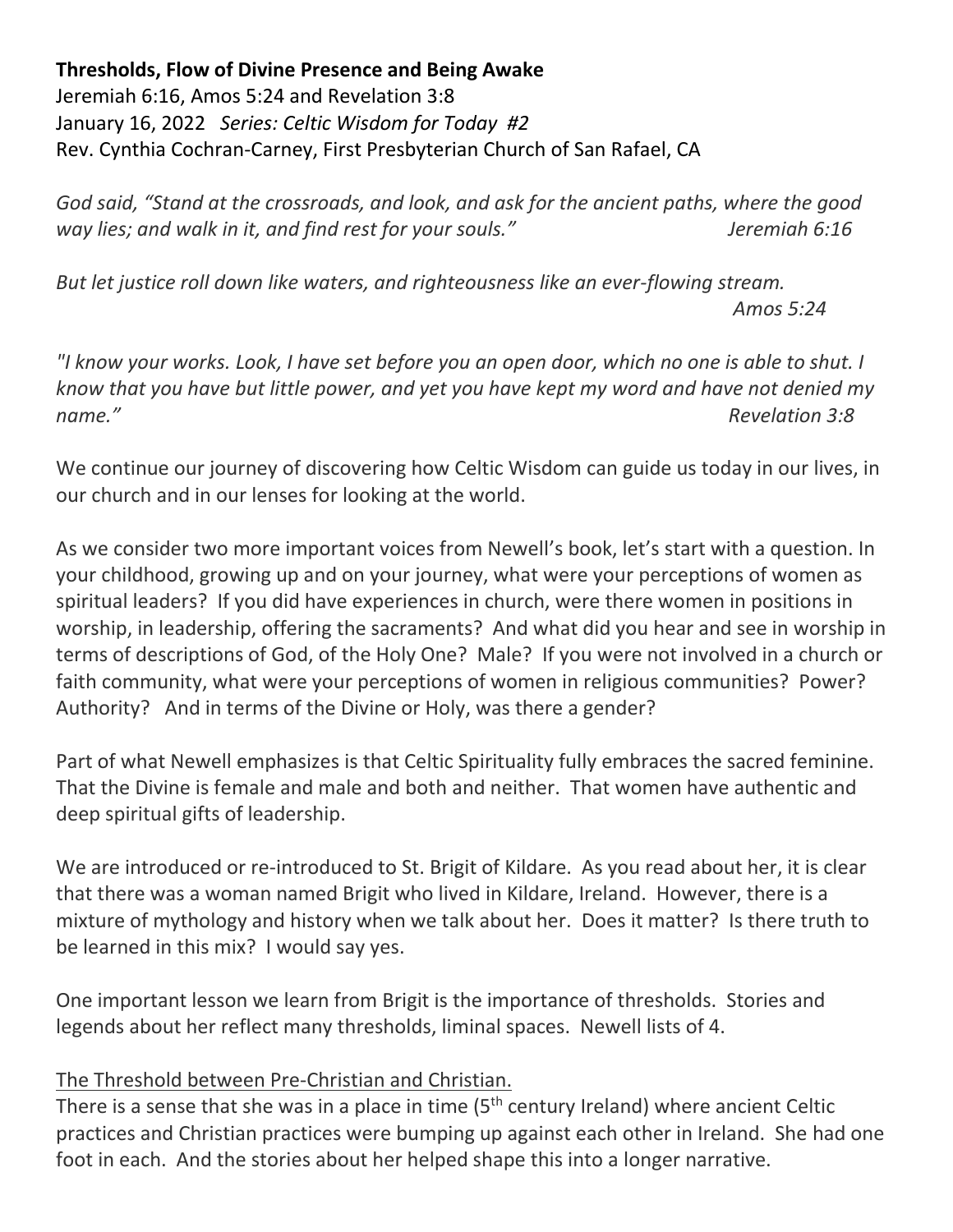There is a wild legend that Brigit was the midwife at the birth of the Christ Child. Imagine this moment. It requires great imagination! There is a painting in the National Galleries of Scotland in Edinburgh called "St. Bride" by Scottish artist John Duncan. (1866-1945.) Brigit is being carried by angels from island of Iona to Palestine for birth of Christ child. Biblical stories are depicted. Different stories woven together that span time, place and narratives. Thresholds.

Brigit was described as a Druid in the Book of Leinster, a  $12<sup>th</sup>$  century Irish manuscript The Book of Leinster. She was a leader, a trusted leader who was like an oak tree with deep roots and tall branches. Heaven and earth. She embraced Christ and was seen as Mary of the Gaels, the mother of Christ to the Irish people. She was connected to the pre-Christian earth goddess and the ritual of keeping a fire burning as a sign of Divine presence and hospitality. Later it became a fire inside in the hearth.

How might we see this threshold of ancient Celts and Christianity?

## She is also on the threshold of divine and human.

We have talked quite a bit about this. To embrace the theology of incarnation and intermingling of human and divine. It is basic to our experience of the Holy in us and with us. We are not a spirit trapped in a body. Our bodies are beloved, our whole being mind, body, spirit all woven together in Divine Love. She is seen as important as Mary, mother of Jesus. God's presence and calling in her life. People call on her for divine protection. She is seen as generous and even does miracles to help others. Plenty of milk and cheese and even beer. Brigit invites us to fully embrace divine and human.

She is on the threshold of and relationship between humanity and the earth. She is close to the earth – to animals, to the seasons, to trees. These are part of her connection to God and all creation. Too often Christian practices were to see God's beauty in the world, but not fully see our relationship to the earth. The Divine in the trees, rivers, creatures.

## She is on the threshold of birth and birthing new life.

The birth of every child is sacred to Brigit. We talked about this two weeks ago in terms of Pelagius in Celtic thought. Instead of original sin and the fall present even in a new born baby, Celtic thinkers assert that every child is bless and sacred. That is who we are. We may forget. We may fall asleep. We are distracted. But we can wake up and come back to this.

Christ as a midwife is a powerful image to me that Brigit has helped me embrace. We together as midwives. Bridget is an icon for sacred feminine strength. It can shape the way we worship, the ways we teach children about who they are and how God, Divine, is in them and with them. In the class today you will have a chance to learn a bit more and reflect on how Brigid and the Sacred Feminine are central to Celtic Wisdom. Beautiful prayer.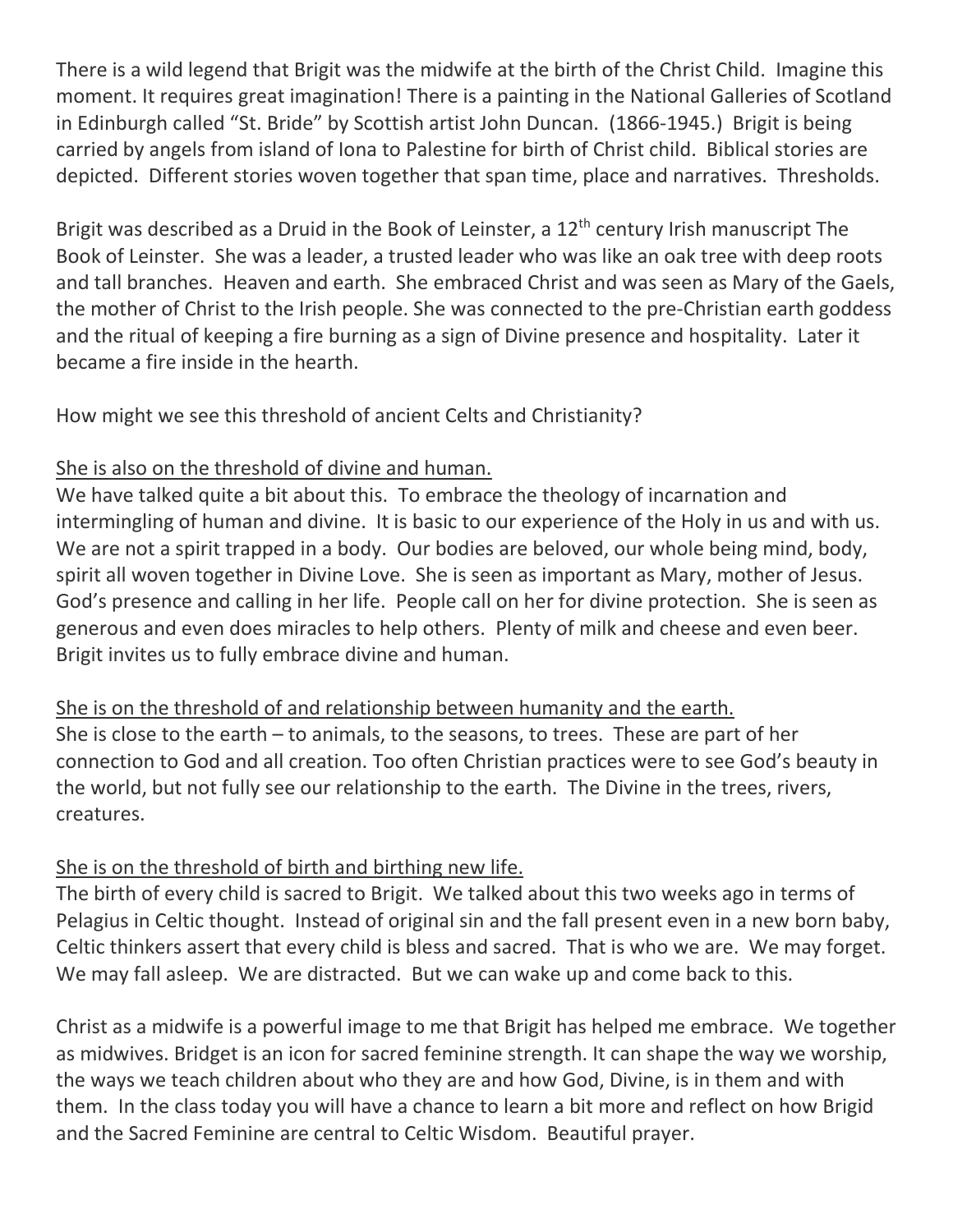There was a time some scholars have called the golden age of Celtic Christianity when the teachings and visions of people like Pelagius and Brigid were embraced. 5<sup>th</sup> and 6<sup>th</sup> centuries and in many ways until the  $12<sup>th</sup>$  century in Scotland. However, the mission of the Roman empire was to seize authority and demand uniformity and to maintain the empire way of thinking – dualistic, patriarchal, not respecting the natural world. Augustine of Hippo and later Augustine of Cantebury had an alliance with the imperial power. Fear of women – menstruation - and sexuality. So much damage to our spiritual lives and the church.

That did not mean the flow of Celtic thought ended. Celtic wisdom says there is a flow of the divine deep within everything that as being. This is one of the foundational perspectives of John Scotus Eriugena, a wandering Irish scholar in the 9<sup>th</sup> century. The Light of the Divine is like a subterranean river flowing through body of the earth. God is the deep flow of life deep in all things. Every life form reveals God. The Holy is in all creatures.

What a contrast to the more traditional image of God as an old white man in heaven sitting on a throne. I have heard many of you describe moments of being aware of Divine presence in the natural world. It is deeply true. The church did not embrace this. Bigger cathedrals were built. Soaring, beautiful but not the cathedral of the redwoods or the beach.

Eriugena famously said there are 2 books through which God is speaking. The first is a small book, the Bible, Holy Scripture. The second is the big book, the living text of the universe, which includes the heavens, the sun, the moon, the stars, the earth, the sea, the creatures, all life forms. He said we need to read both books. If we only read the little book, we will miss the vastness and wildness of the sounds of the Holy One. If we only read the big book, we will miss the intimacy of the voice, calling us to faithfulness and compassion. (pg. 88)

What do you think? Is that a shift for you? That we need both books?

One of his most profound assertions is that we live in a state of forgetfulness of what is deepest within us. We suffer from "soul forgetfulness." And that Christ is our memory, our "epiphany." He comes to show us what we have forgotten, that we are bearers of the divine flow. He reawakens us to our true nature. Christ came to lift the veil, not pay for our sins or pay a debt or die instead of us. We come from Divine Light. Sin and evil are distortions and deformities. Leprosy of the soul. With the medicine of grace, we can be healed and freed.

This is a major change from traditional Christian theology. Eriugena was a threat to the imperial Christianity. To see everything and everyone as sacred and in the Divine flow. Eriugena's writings were condemned and he was banished.

And yet we can reclaim the wisdom Eriugena offered 1400 years ago. May you awake to the flow of the divine within you, awake to it in every creature, every woman, every man, every person.